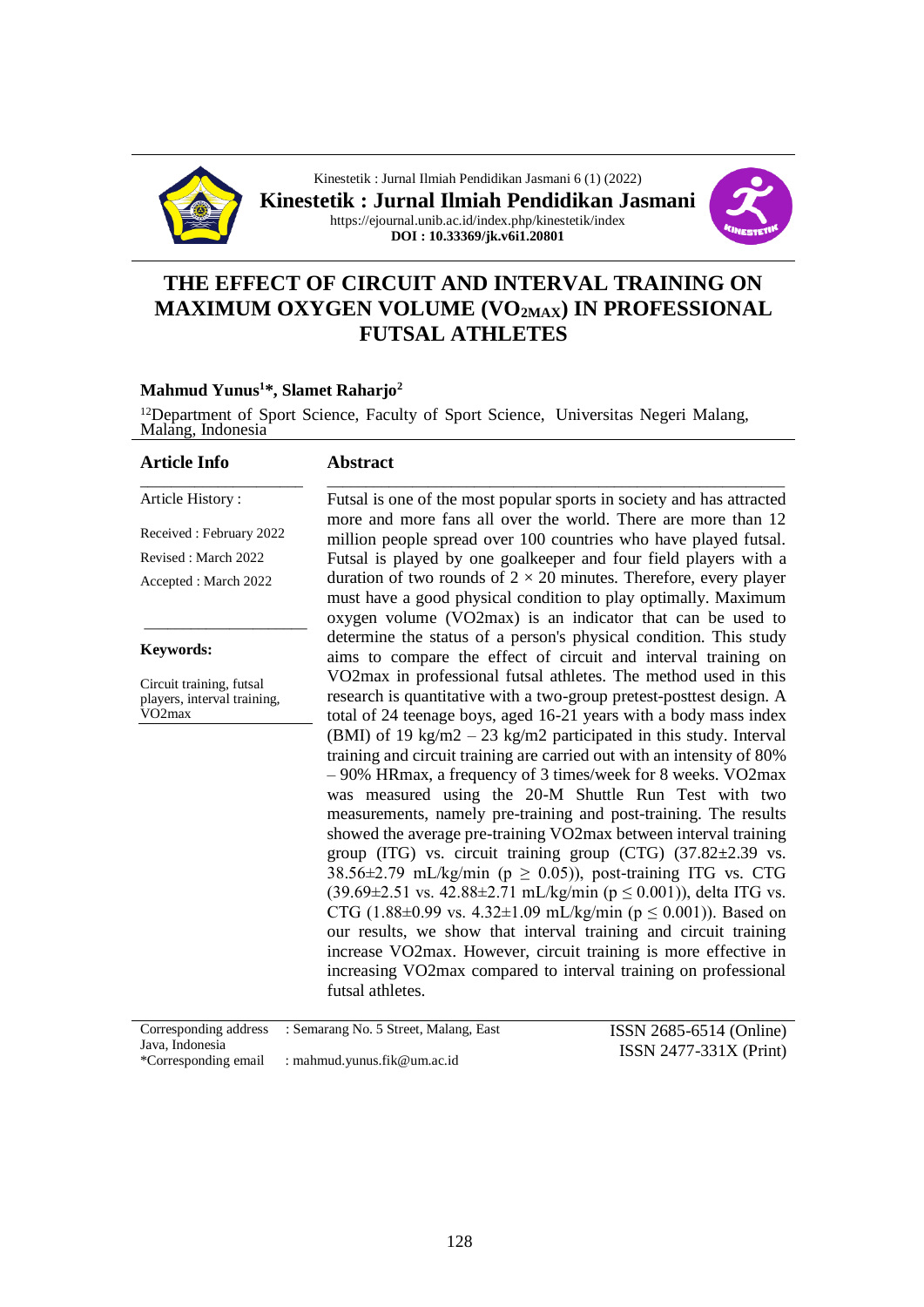### **INTRODUCTION**

Futsal comes from the word futebol de salão (Portuguese) which means football room, while in Spanish, futsal comes from the word futbol de sala, which means football room. Futsal is a large ball sport that is played in teams and each team has five main players. In addition, each team is also allowed to have a reserve player (Taufik et al., 2021).

Futsal is an official sport introduced by the International Federation of Football Associations (FIFA). Currently, futsal is one of the most popular sports in the community and has attracted more fans around the world (Taufik et al., 2021). Romero et al. (2020) reported that more than 12 million people from 100 countries have played futsal. Futsal is played by one goalkeeper and four field players with a duration of two rounds of 2  $\times$  20 minutes. Therefore, every player must have a good physical condition to play optimally (Naser et al., 2017).

Good physical condition is also needed to improve technique and apply the tactics that have been given by the coach during training and competition. The components of physical condition consist of endurance, strength, speed, flexibility, agility, coordination, balance, and reaction. Every athlete needs some of these components to improve performance so that they can reach peak performance (Villela, 2013).

Futsal games require optimal physical abilities because futsal games are carried out with high intensity, with rapid changes in direction, so an effective method is needed to increase the maximum oxygen volume ( $VO_{2max}$ ).  $VO_{2max}$  is an indicator that can be used to determine the status of a person's physical condition and is one of the key elements of training (Coppola & Raiola, 2019; Habibi et al., 2014). Several methods with interval training and circuit training can be used to

increase VO2max (Cuesta-Vargas et al., 2011). However, the effect of interval training and circuit training on improvement is still a matter of controversy.

This study aims to compare the effect of circuit and interval training on VO2max in professional futsal athletes.

# **METHODS**

#### Experimental Design

This study uses quantitative research methods with a two-group pretest-posttest design. A total of 24 teenage boys, aged  $16 - 21$  years with a body mass index (BMI) of  $19 \text{ kg/m}2 - 23$ kg/m2 participated in this study and all respondents have filled out and signed the informed consent.

### Training Protocol

The training program is implemented and supervised by professional officers from the Department of Sports Science (IKOR) Faculty of Sports Science (FIK) State University of Malang (UM). Interval and circuit training programs were carried out with an intensity of 80% – 90% HRmax, a frequency of 3 times/week for 8 weeks. Interval training and circuit training are carried out at the Ken Arok sports hall and Champion Futsal Tidar, Malang, East Java every 08.00 a.m – finish.

#### Data Collection

Data was collected by measuring VO2max using the 20-M Shuttle Run Test (Majorga-Vega et al., 2015). VO2max was measured twice, namely pre-training and 24 hr post-training during 4-weeks.

#### Materials and Apparatus

Heart rate monitoring during exercise using a polar heart rate monitor (Polar H7 Bluetooth Smart Heart Rate Sensor, USA). Body weight (BW) using an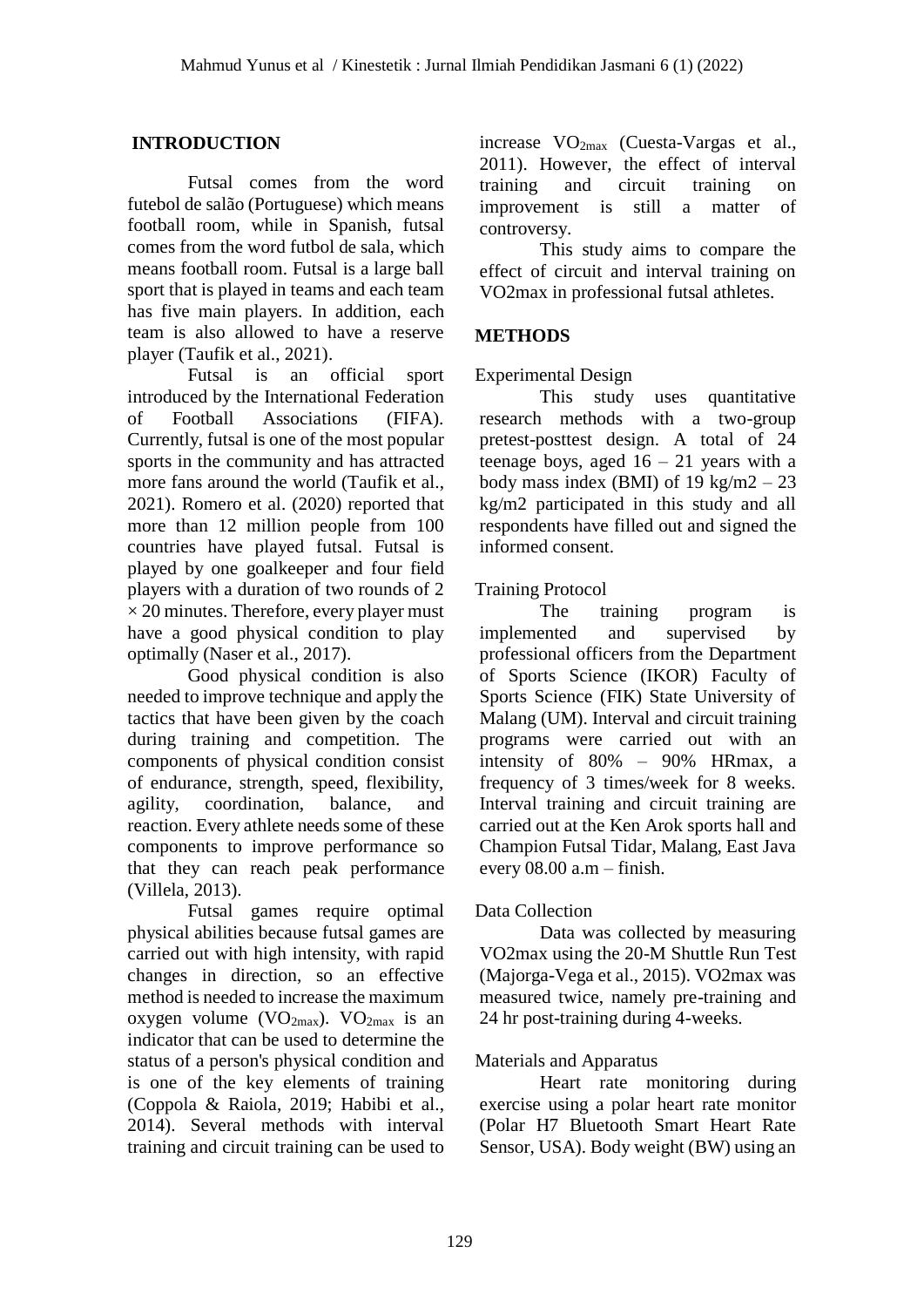OMRON digital scale (OMRON Model HN-289, Osaka, Japan). Body height (BH) was measured using a Stadiometer (Portable Seca® Stadiometer, USA). BMI is calculated using weight (kg) divided by height (m2). Resting heart rate (RHR) and blood pressure were measured using an OMRON digital blood pressure meter (OMRON Model HEM-7130L, Ltd. JAPAN).

#### Data Analysis

SPSS software version 21.0 was used for data analysis. The data was first tested using a descriptive test to determine the distribution and concentration of the data. Then continued normality test using a parametric test with Shapiro-Wilk. The paired samples t-Test was used to compare the mean VO2max of the two measurements in each group with a significance level ( $p \leq 0.01$ ), while the independent sample t-Test was used to determine whether there was a difference in the mean VO2max between the two unpaired groups with a significance level  $(p \le 0.01)$ .

#### **RESULTS**

The results of data analysis of respondent's characteristics are shown in Table 1

Table 1. Characteristics of research respondents **Group**

|                           | Group                    |                          |                 |
|---------------------------|--------------------------|--------------------------|-----------------|
| Variable                  | <b>ITG</b><br>$(n = 12)$ | <b>CTG</b><br>$(n = 12)$ | <i>p</i> -value |
|                           |                          |                          |                 |
| Age (yrs)                 | $18.58 \pm 1.51$         | $18.92 \pm 1.56$ 0.600   |                 |
| BW (kg)                   | 59.42±4.19               | 58.00±4.45               | 0.431           |
| BH (kg)                   | $1.65 \pm 0.03$          | $1.66 \pm 0.04$          | 0.608           |
| BMI $(kg/m^2)$ 21.69±1.01 |                          | $20.98 \pm 0.91$         | 0.080           |
| <b>SBP</b><br>(mmHg)      | $114.17 \pm 7.93$        | $116.67 + 7.780.444$     |                 |
| <b>DBP</b><br>(mmHg)      | 78.33±7.18               | $80.83 \pm 6.69$         | 0.387           |
| RHR (bpm)                 | $65.83{\pm}5.99$         | $66.83{\pm}4.30$         | 0.643           |

Based on the results of the independent sample t-Test, which is shown in Table 1, it shows that there is no significant difference in all data on the characteristics of respondents between groups ( $p \geq 0.05$ ). The results of the VO2max analysis between pre-training vs. post-training in each group are shown in Figure 1 and Figure 2.





**Figure 1**. The results of the analysis of the average VO2max between pre-training vs. post-training at ITG.



**Figure 2.** The results of the analysis of the mean VO2max between pre-training vs. posttraining on CTG.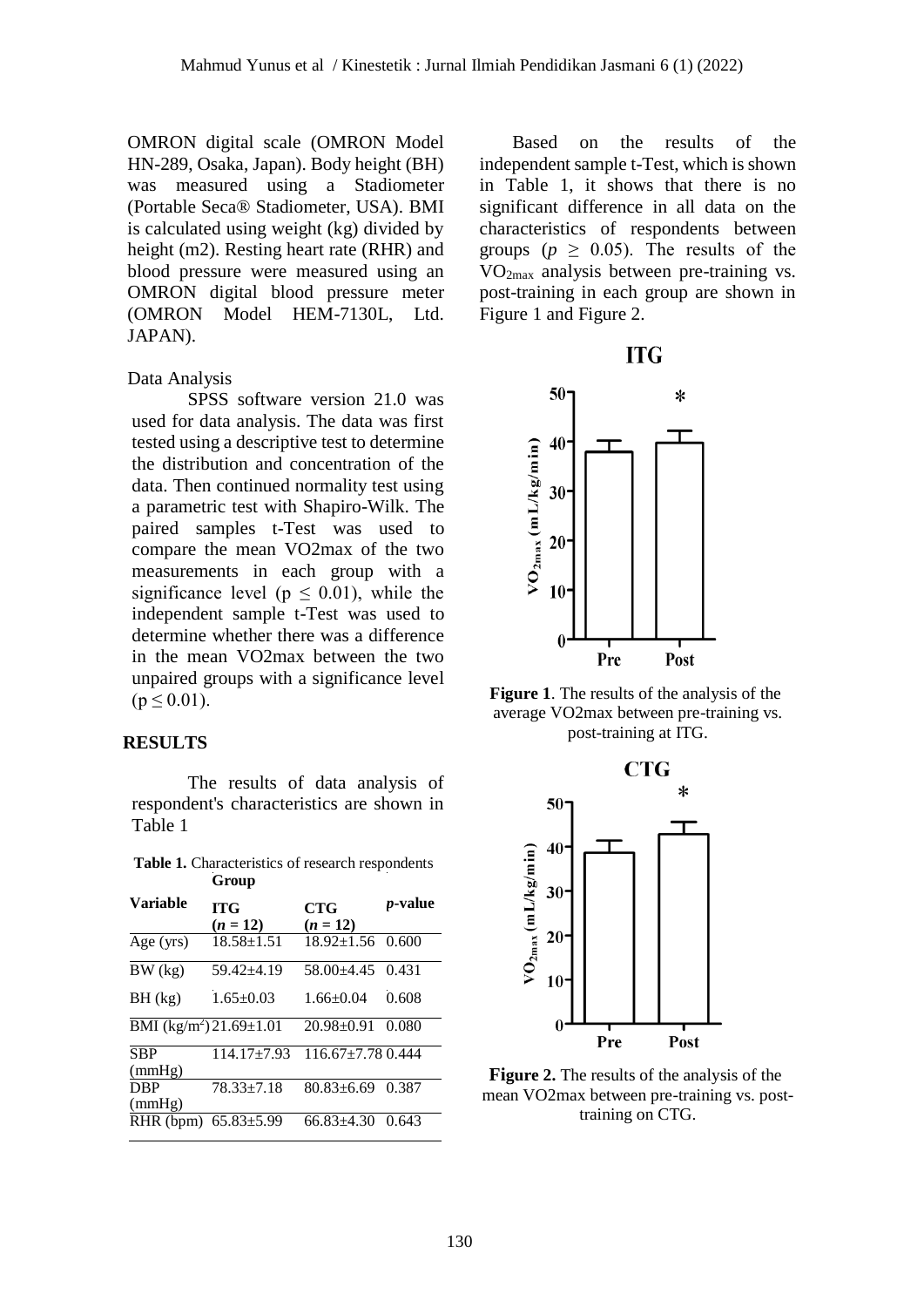The results of the paired samples t-Test shown in Figure 1 and Figure 2 show that there is a significant difference in the mean  $VO_{2max}$  between pre-training vs. post-training in each group ( $p \leq 0.001$ ). The results of the analysis of mean  $VO<sub>2max</sub>$ based on the observation points of pretraining, post-training, and delta between CTG vs. ITG are shown in Table 2.

**Table 2.** Mean VO2max analysis based on pre-training, post-training, and delta observation points between CTG vs. ITG

| Period | <b>ITG</b><br>$(n = 12)$ | <b>CTG</b><br>$(n = 12)$ | $p$ -value |
|--------|--------------------------|--------------------------|------------|
| Pre    | $37.82 \pm 2.39$         | $38.56 \pm 2.79$         | 0.492      |
| Post   | $39.69 + 2.51$           | $42.88 \pm 2.71*$        | 0.000      |
| Delta  | $1.88 \pm 0.99$          | $4.32 \pm 1.09*$         | 0.000      |

Based on the results of the independent sample t-Test analysis, it was shown that there was no significant difference in the mean VO2max of pretraining between CTG vs. ITG  $(37.82 \pm 2.39 \text{ vs. } 38.56 \pm 2.79 \text{ mL/kg/min (p)}$ ≥ 0.05)), while the mean VO2max of posttraining ITG vs. CTG  $(39.69 \pm 2.51 \text{ vs.})$ 42.88 $\pm$ 2.71 mL/kg/min (p  $\leq$  0.001)), and delta ITG vs. CTG (1.88±0.99 vs.  $4.32\pm1.09$  mL/kg/min (p < 0.001)) showed a significant difference (Table 2).

#### **DISCUSSION**

The results of our study showed that there was a significant difference in the mean  $VO<sub>2max</sub>$  between pre-training vs. post-training in the interval training group (ITG) and circuit training group (CTG) (Figure 1 and Figure 2). These results are in line with the research conducted by Taufik et al. (2021) concluded that interval training and circuit training increased VO2max in futsal players. Likewise, the results of research conducted by Festiawan et al. (2020) reported that Oregon circuit training was effective in increasing  $VO<sub>2max</sub>$ in Sudirman Expedition VII athletes. Research Romadhoni et al. (2018) also reported an increase in VO2max after 4 weeks of circuit training in futsal players. Research conducted by Dwisetyo et al. (2019) also showed an increase in  $VO<sub>2max</sub>$ after a 6-week training interval in futsal extracurricular players. The increase in VO2max in these two groups was probably due to the effect of the interval training and circuit training intervention which was carried out with a frequency of 3 times/week for 8 weeks.

The results of this study indicate that interval training and circuit training are beneficial in increasing  $VO<sub>2max</sub>$ . However, circuit training is more effective in increasing  $VO<sub>2max</sub>$  compared to interval training for professional futsal athletes (Table 2). Research conducted by Taufik et al. (2021) reported that circuit training was more effective in increasing  $VO<sub>2max</sub>$ compared to interval training for futsal players. Several mechanisms underlying the specific effects of high-intensity interval training and circuit training intervention programs on increasing VO2max for futsal players have been proposed. Normal  $VO<sub>2max</sub>$  capacity for Indonesian male futsal players ranges from 45 mL/kg/min – 52 mL/kg/min (Juniarsyah et al., 2019), while normal VO2max capacity for Latin American male futsal players ranges from 60 mL/kg/min – 70 mL/kg/min (Sekulic et al., 2020; Stubbs-Gutierrez & Medina-Porqueres, 2020; Castagna et al., 2009). The increase in VO2max capacity after an interval training program and high-intensity circuit training for 8 weeks may be due to an increase in oxidative enzyme activity in muscles (Dalleck et al., 2004).

High-intensity circuit training further increases fast-twitch muscle fibers, thus increasing muscle contraction faster than interval training. Muscle fibers are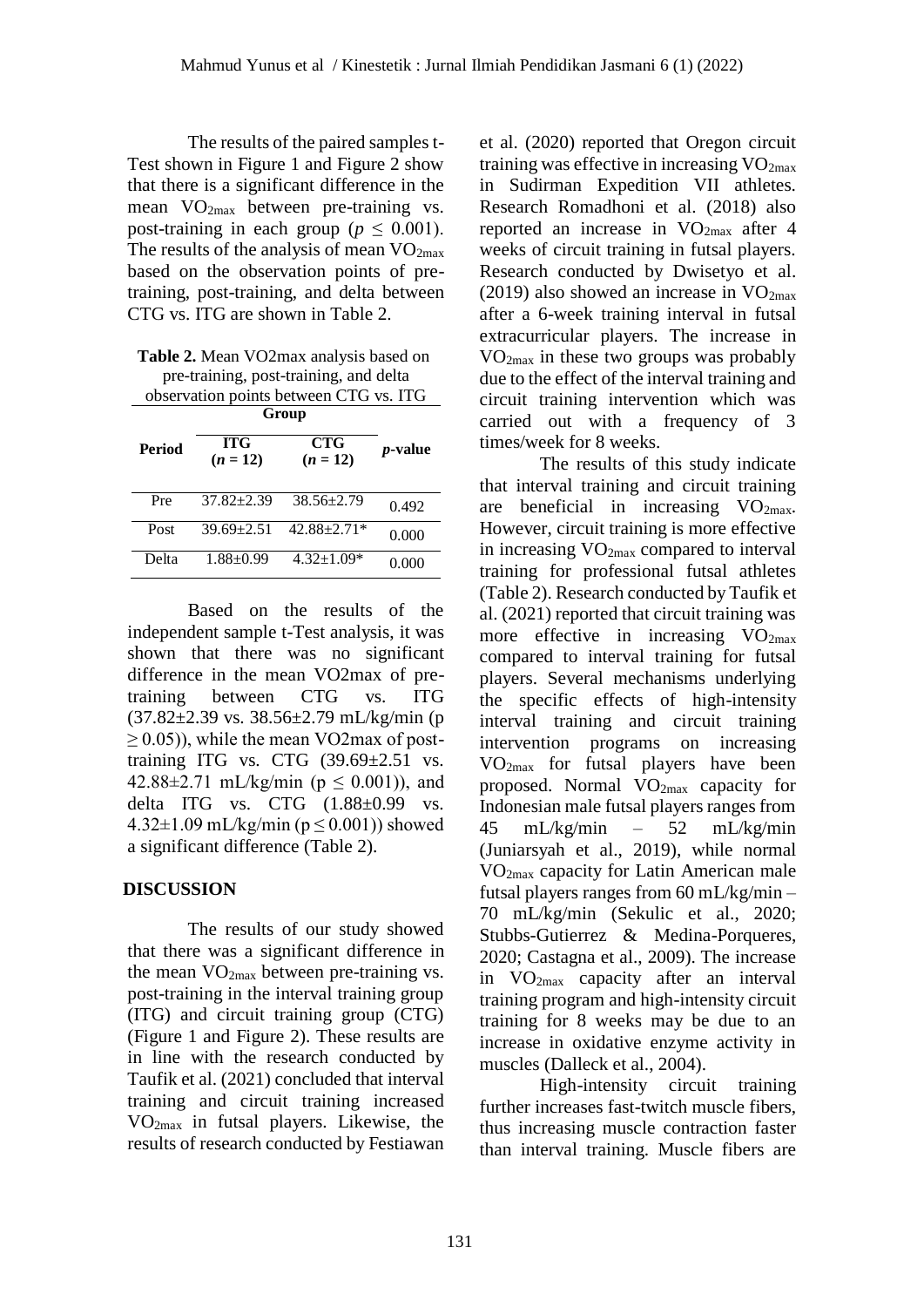designed to produce strong explosive power with the use of more energy sources. Fast-twitch muscle fibers require more fuel than slow-twitch muscle fibers, so the post-training recovery process can be more effective (Mallesh et al., 2017). Highintensity circuit training in a short period, performed 4-5 times per week, causes an increase in peak oxygen uptake compared to interval training (Rodas et al., 2000), so that circuit training is more effective in increasing VO2max compared to interval training (Taufik et al. al., 2021).

### **CONCLUSION**

The results of our study show that interval training and circuit training performed with a high-intensity frequency 3 times/week for 8 weeks increased VO2max. However, circuit training is more effective in increasing VO2max compared to interval training on professional futsal athletes.

# **REFERENCES**

- Castagna, C., D'Ottavio, S., Vera, J. G., & Álvarez, J. C. B. (2009). Match demands of professional Futsal: A case study. Journal of Science and Medicine in Sport, 12(4), 490–494. https://doi.org/10.1016/j.jsams.2008.02.0 01.
- Coppola, C., & Raiola, G. (2019). Interest in VO2 max capacity: Comparing Norwegian and Italian training. Journal of Physical Education and Sport, 19(5), 1825–1827.

<https://doi.org/10.7752/jpes.2019.s5268.>

Cuesta-Vargas, A. I., Paz-Lourido, B., & Rodriguez, A. (2011). Physical fitness profile in adults with intellectual disabilities: differences between levels of sport practice. Research in developmental disabilities, 32(2), 788–794. [https://doi.org/10.1016/j.ridd.2010.10.02](https://doi.org/10.1016/j.ridd.2010.10.023) [3.](https://doi.org/10.1016/j.ridd.2010.10.023)

- Dalleck, L.C., Kravitz, L., Robergs, R.A. (2004). Maximal exercise testing using the elliptical crosstrainer and treadmill. Journal of Exercise Physiology Online, 7(3), 94-101.
- Dwisetyo, M.A., Hartati, Giartama, Aryanti, S. (2019). Pengaruh Interval Training Terhadap Volume Oksigen Maksimal Pada Kegiatan Ekstrakurikuler Futsal. Journal of Sport Science and Education (JOSSAE), 4(1), 21–25.
- Festiawan, R., Raharja, A.T., Jusuf, J.B.K., Mahardika, N.A. (2020). The Effect of Oregon Circuit Training and Fartlek Training on The  $VO<sub>2</sub>max$  Level of Soedirman Expedition VII Athletes. Jurnal Pendidikan Jasmani dan Olahraga, 5(1),  $62-69$ <https://doi.org/10.17509/jpjo.v5i1.23183.>
- Habibi, E., Dehghan, H., Moghiseh, M., & Hasanzadeh, A. (2014). Study of the relationship between the aerobic capacity (VO2 max) and the rating of perceived exertion based on the measurement of heart beat in the metal industries Esfahan. Journal of education and health promotion, 3, 55. [https://doi.org/10.4103/2277-](https://doi.org/10.4103/2277-9531.134751) [9531.134751.](https://doi.org/10.4103/2277-9531.134751)
- Juniarsyah, A. D., Sidik, D. Z., Sunadi, D., & Karim, D. A. (2019). Profil Kondisi Fisik Pemain Futsal Kota Bandung. Jurnal Sains Keolahragaan Dan Kesehatan, 4(2), 72–77.

[https://doi.org/10.5614/jskk.2019.4.2.5.](https://doi.org/10.5614/jskk.2019.4.2.5)

- Mallesh, A., Suresh, Sivakumar. (2017). Effectiveness of Sports Specific Circuit Training and High-Intensity Interval Training on Aerobic Capacity Research in Male Basketball Players. International Journal of Clinical Skills, 11(6), 177–184.
- Mayorga-Vega, D., Aguilar-Soto, P., & Viciana, J. (2015). Criterion-Related Validity of the 20-M Shuttle Run Test for Estimating Cardiorespiratory Fitness: A Meta-Analysis. Journal of sports science & medicine, 14(3), 536 – 547.
- Naser, N., Ali, A., & Macadam, P. (2017). Physical and physiological demands of futsal. Journal of exercise science and fitness, 15(2), 76–80. [https://doi.org/10.1016/j.jesf.2017.09.00](https://doi.org/10.1016/j.jesf.2017.09.001) [1.](https://doi.org/10.1016/j.jesf.2017.09.001)